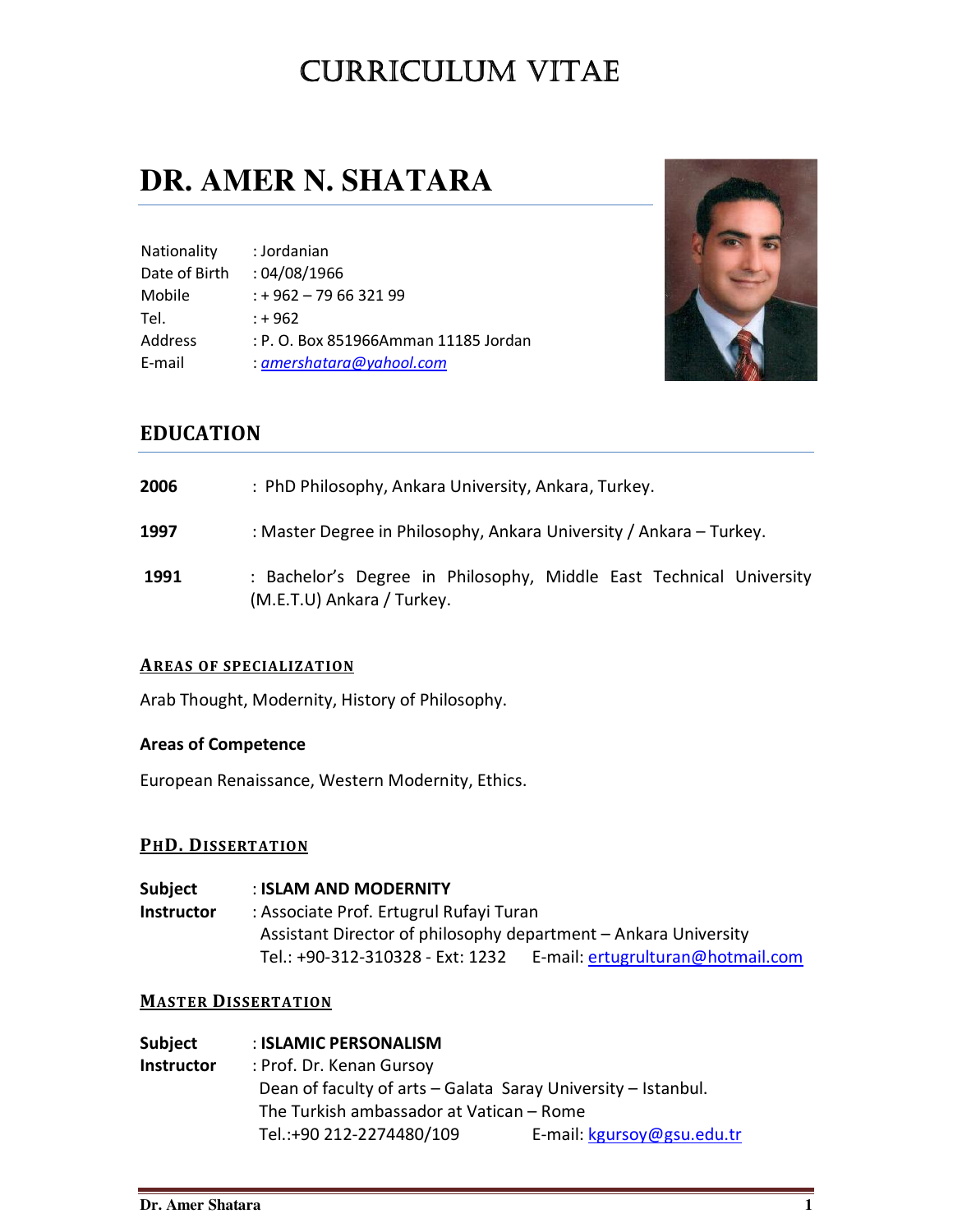# A. University of Jordan: Sep 2007 –Present

# University of Jordan

Part-time Instructor at Social sciences Faculty, Handled and taught the following courses:

**Mediaeval philosophy:** 2303327 Course description: St. Augustine, St. Anselm, St .Aquinas, Albert the Great; discussions of their issues which may include knowledge and the existence of world, knowledge of God and proofs for its existence, the problems of universals.

**Philosophy of Social Sciences:** 2303103

Course description :The nature of the human and natural sciences; naturalist and anti-naturalist approaches ; the problem of methodology; deductive and intentional models of explanation; rationality; objectivity vs. subjectivity .

# **Issues in Contemporary Thought:** 2303352

The issues that this course deals with are mainly of social, ethical and political nature such as: social, justice , democracy and human rights , the concept of war and international peace , justice and man`s freedom, violence and social-change, alienation and liberation, modernity and rationality …etc.

**Modern & Contemporary Arab Thought:** 2303352 Course description: Trends of Arab thought in Renaissance age: principles of reform with respect to the social, political and religious realms; some contemporary trends of Arab thought like: Muslim Fundamentalism, liberalism, nationalism , Marxism, selected texts representing these trends.

# ■ Business Ethic: 2303353

Course description: this course discussed a number of moral topics arising in the areas of business, administration, and in the professional performance in general. It is to introduce philosophical examination concerning practical problems of ethics such as fraud, corruption, and honesty in advertising, social responsibility, the common human interest.

**Philosophy of Ethics:** 2303241

Course description: Ethical conduct; ethical consciousness; ethical evaluation; rules and norms; value judgment; justification of ethical judgment; ethical concepts; virtue, duty, good; freedom and responsibility; the relation of ethics to religion and metaphysics.

# **Current Trends in Philosophy:** 2303458

This course examines the ideas of influential philosophers in the current philosophical movements such as Neo- Marxist critical theory, philosophical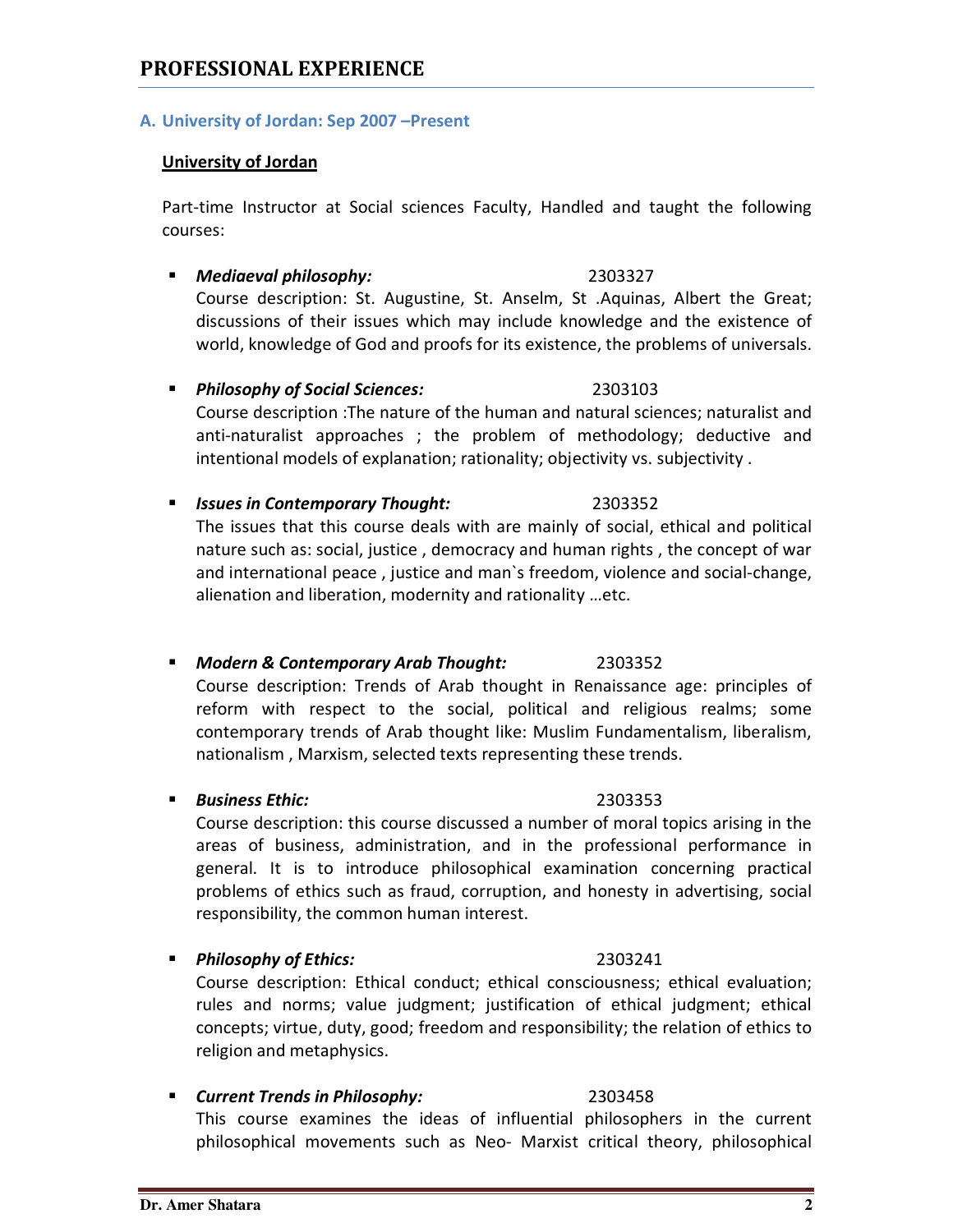hermeneutics, psychoanalytic structuralism, deconstruction, modernism and postmodernism, transcendental pragmatism … etc.

### **Philosophical Problems:** 2303111

Course description: Free will and determinism; the existence of God; moral knowledge; a prior and posterior knowledge; scientific explanation.

## B. March 2006 – July 2007

## General Coordinator - Alpler Holding (Turkey)

International project (America – Kuwait – Turkey)

> Responsible for Turkey office: Facilitating and meeting all the project needs in addition to overcoming all obstacles and objections.

### C. July 2005 – Feb.2006

### Public Relations Director - Qatar Embassy at Ankara

- > Building good relations with the embassy's community to help enhancing the profile and presence of the embassy.
- > Handling all the paperwork between the Embassy and the official departments.
- > Update and evaluate communication strategies at local level

# D. Sep 1997 – June 2005

### Public Relation Director - Jordan Embassy at Ankara

- > Head of all events, public Relations
- Receiving VIP visitors of the Embassy who come to Turkey on official or private visits, Handling all the arrangements and solving any problems they were encountered during their visits.
- > Handling all the paperwork between the Embassy and the official departments
- > Building good relations with the embassy's community to help enhancing the profile and presence of the embassy.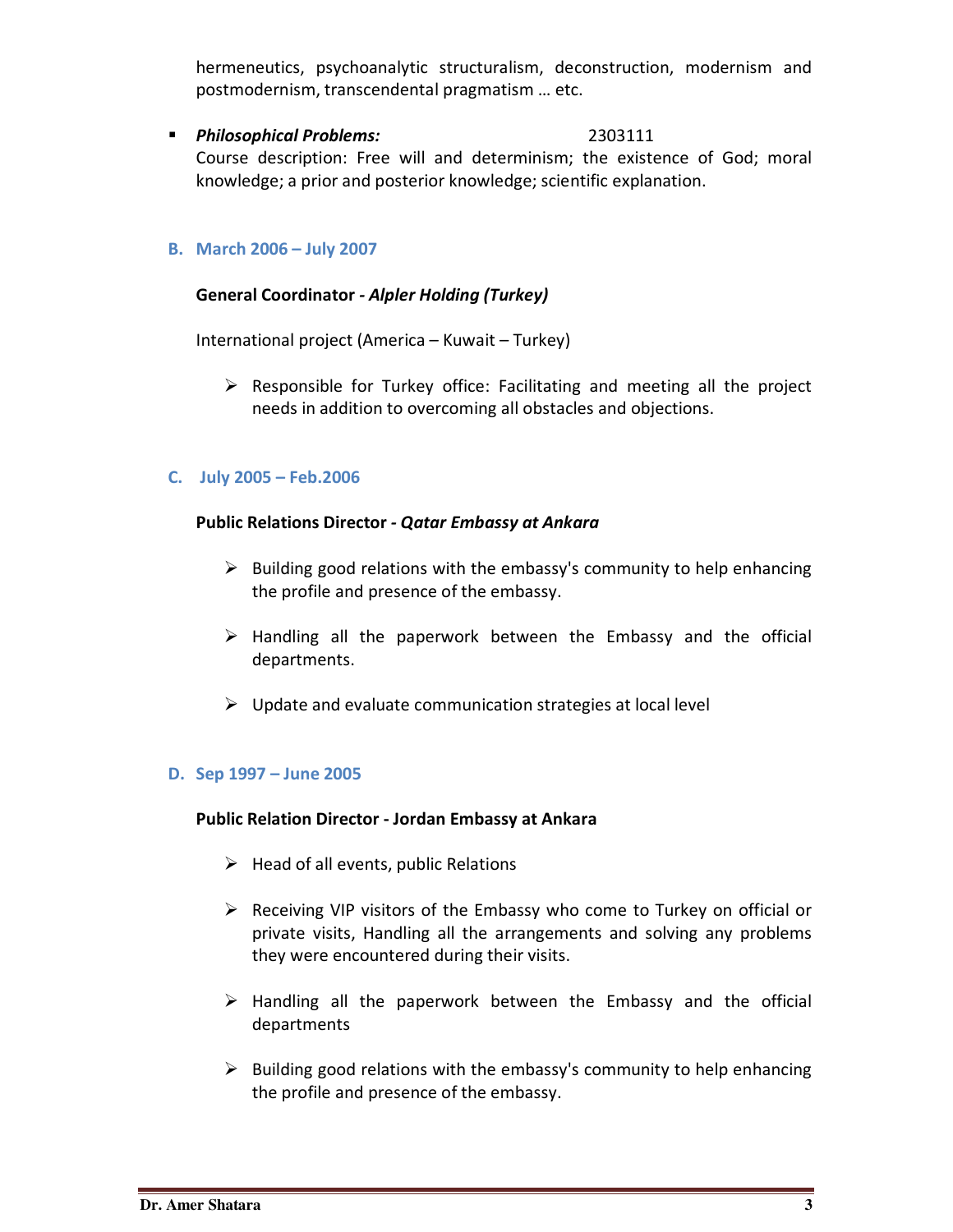- Translation of Abdulaziz la-Hababi book (الشخص إلى الكائن من (from Arabic language to Turkish language,
- Participation with an article about "Civil Society" in the conference held by Ministry of Culture about the same subject.
- Working on preparation of "Civil Behavioral Code" in cooperation with Amman Municipality & Arabic Cultural Center.
- Are going to prepare a research about "Islamic fundamentalism" in Colombia University research center – Amman – Jordan.

# PERSONAL SKILLS & COMPETENCE

| Social skills & Competence         | Well Communication Skills with People                   |
|------------------------------------|---------------------------------------------------------|
| Organizational skills & competence | Leadership ability                                      |
| Technical skills & Competence      | Very good computer knowledge                            |
| Artistic skills & competence       | Music, Reading                                          |
| Other skills & competence          | Creative, Honest, Analytical Thinker,<br>Troubleshooter |

# **Languages**

Arabic : Mother tongue English : Excellent command (spoken & written). Turkish : Excellent command (spoken & written).